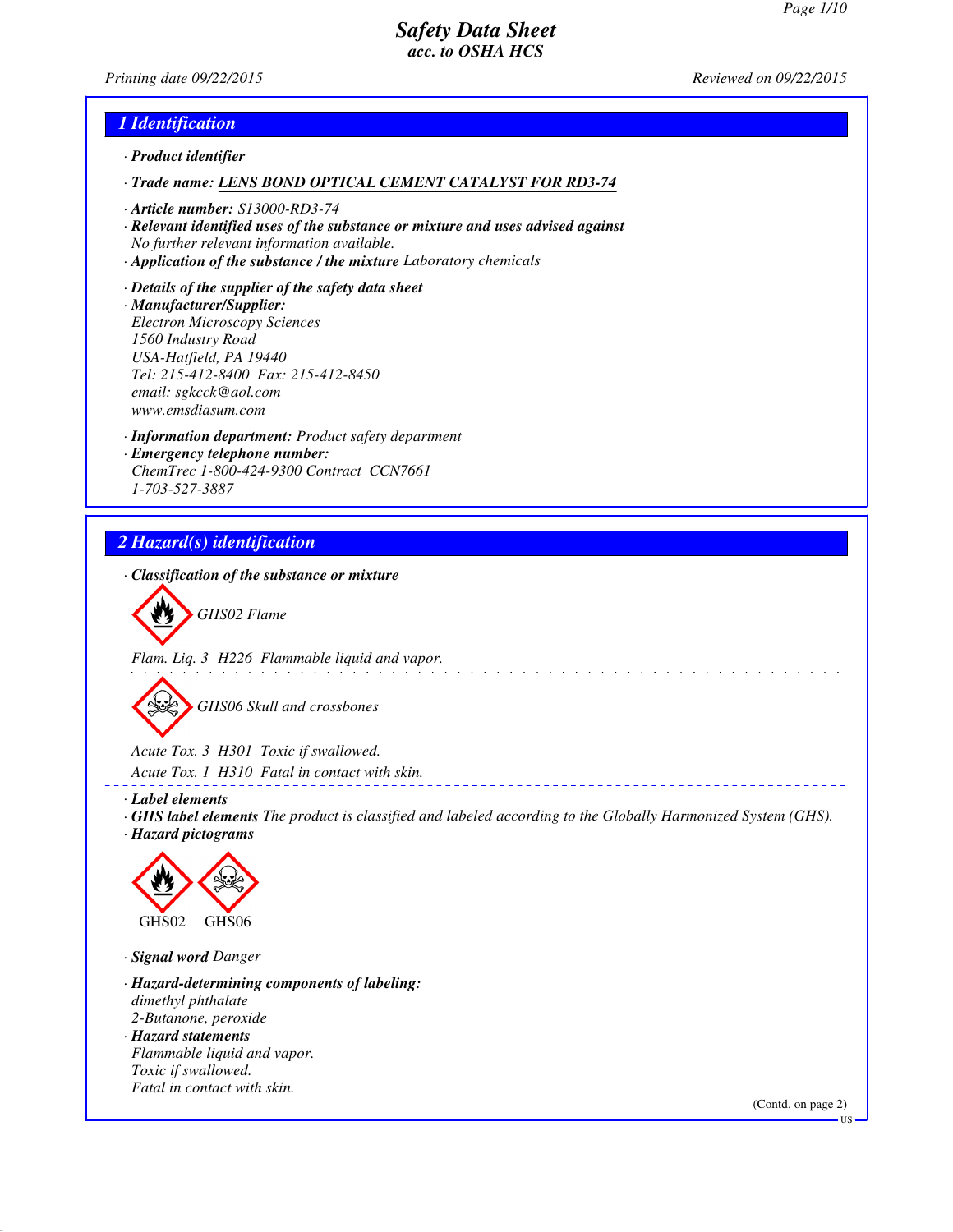*Printing date 09/22/2015 Reviewed on 09/22/2015*

## *Trade name: LENS BOND OPTICAL CEMENT CATALYST FOR RD3-74*

(Contd. of page 1)

| · Precautionary statements                                                                                              |        |
|-------------------------------------------------------------------------------------------------------------------------|--------|
| Keep away from heat/sparks/open flames/hot surfaces. - No smoking.                                                      |        |
| Use explosion-proof electrical/ventilating/lighting/equipment.                                                          |        |
|                                                                                                                         |        |
| Wear protective gloves / eye protection / face protection.                                                              |        |
| Wear protective gloves / protective clothing.                                                                           |        |
| Ground/bond container and receiving equipment.                                                                          |        |
| Do not get in eyes, on skin, or on clothing.                                                                            |        |
| Keep container tightly closed.                                                                                          |        |
| Use only non-sparking tools.                                                                                            |        |
| Take precautionary measures against static discharge.                                                                   |        |
| Wash thoroughly after handling.                                                                                         |        |
| Do not eat, drink or smoke when using this product.                                                                     |        |
| If swallowed: Immediately call a poison center/doctor.                                                                  |        |
| IF ON SKIN (or hair): Remove/Take off immediately all contaminated clothing. Rinse skin with water/shower.              |        |
| Specific treatment (see on this label).                                                                                 |        |
| Rinse mouth.                                                                                                            |        |
| In case of fire: Use for extinction: CO2, powder or water spray.                                                        |        |
| Take off immediately all contaminated clothing and wash it before reuse.                                                |        |
| Store locked up.                                                                                                        |        |
| Store in a well-ventilated place. Keep cool.                                                                            |        |
| Dispose of contents/container in accordance with local/regional/national/international regulations.                     |        |
| · Classification system:                                                                                                |        |
| $\cdot$ NFPA ratings (scale 0 - 4)                                                                                      |        |
| $Health = 4$<br>$Fire = 2$<br>$Reactivity = 0$                                                                          |        |
| $\cdot$ HMIS-ratings (scale 0 - 4)                                                                                      |        |
| <b>HEALTH</b><br> 3 <br>$Health = 3$<br> 2 <br><b>FIRE</b><br>$Fire = 2$<br>$Reactivity = 0$<br>REACTIVITY <sup>0</sup> |        |
| $\cdot$ Other hazards                                                                                                   |        |
| · Results of PBT and vPvB assessment                                                                                    |        |
| · <b>PBT</b> : Not applicable.                                                                                          |        |
| $\cdot v$ PvB: Not applicable.                                                                                          |        |
|                                                                                                                         |        |
|                                                                                                                         |        |
| <b>3 Composition/information on ingredients</b>                                                                         |        |
| • Chemical characterization: Mixtures                                                                                   |        |
| · Description: Mixture of the substances listed below with nonhazardous additions.                                      |        |
|                                                                                                                         |        |
| · Dangerous components:                                                                                                 |        |
| 1338-23-4 2-Butanone, peroxide                                                                                          | 25-50% |

*131-11-3 dimethyl phthalate 25-50% 107-41-5 2-methylpentane-2,4-diol 2.5-10% 78-93-3 METHYL ETHYL KETONE 2.5-10%* US

(Contd. on page 3)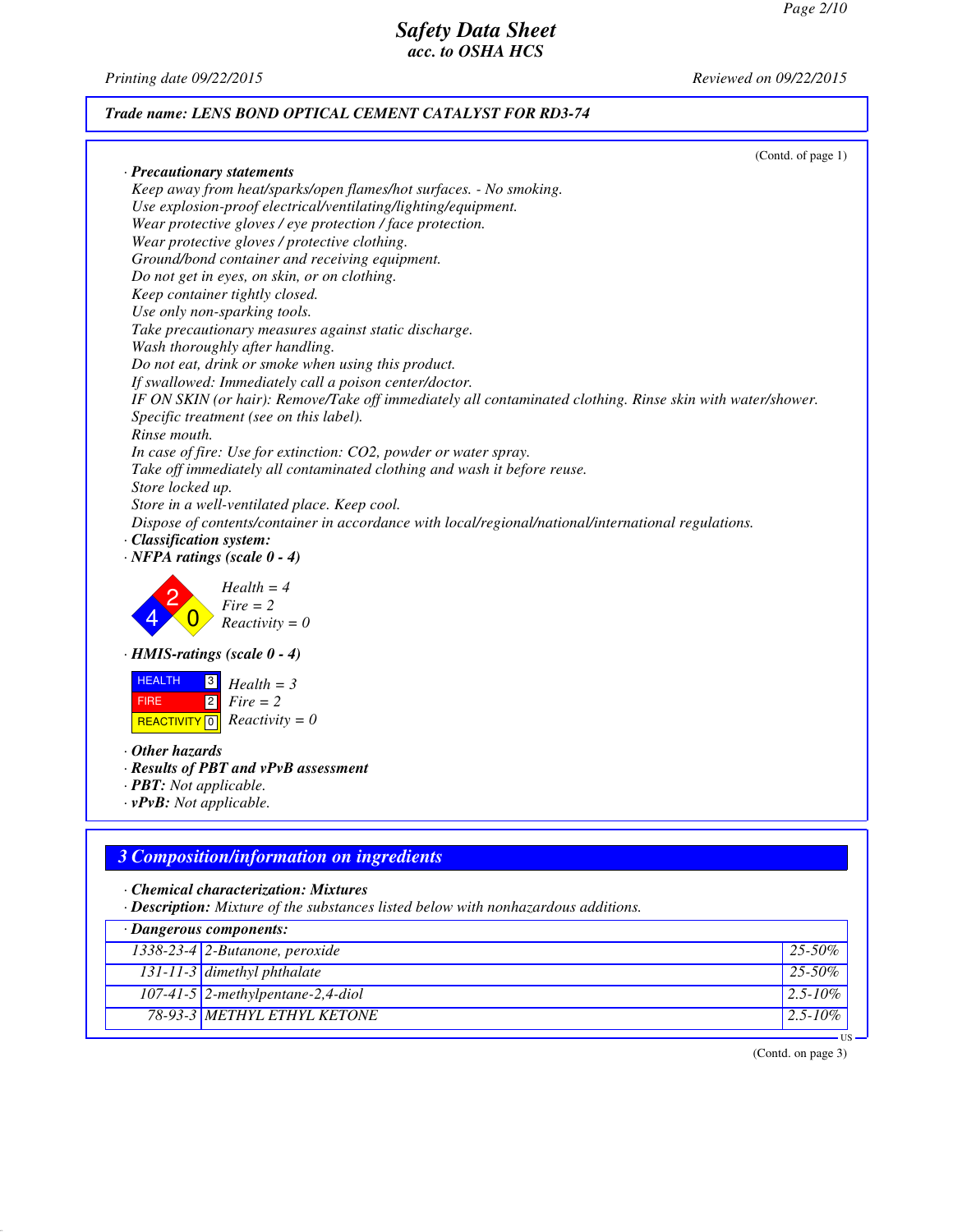*Printing date 09/22/2015 Reviewed on 09/22/2015*

# *Trade name: LENS BOND OPTICAL CEMENT CATALYST FOR RD3-74*

(Contd. of page 2)

#### *4 First-aid measures*

#### *· Description of first aid measures*

*· General information:*

*Immediately remove any clothing soiled by the product.*

- *In case of irregular breathing or respiratory arrest provide artificial respiration.*
- *· After inhalation: In case of unconsciousness place patient stably in side position for transportation.*
- *· After skin contact: Immediately wash with water and soap and rinse thoroughly.*
- *· After eye contact: Rinse opened eye for several minutes under running water. Then consult a doctor.*
- *· After swallowing: Do not induce vomiting; immediately call for medical help.*
- *· Information for doctor:*
- *· Most important symptoms and effects, both acute and delayed No further relevant information available.*
- *· Indication of any immediate medical attention and special treatment needed*
- *No further relevant information available.*

#### *5 Fire-fighting measures*

- *· Extinguishing media*
- *· Suitable extinguishing agents:*
- *CO2, extinguishing powder or water spray. Fight larger fires with water spray or alcohol resistant foam.*
- *· Special hazards arising from the substance or mixture No further relevant information available.*
- *· Advice for firefighters*
- *· Protective equipment: No special measures required.*

#### *6 Accidental release measures*

- *· Personal precautions, protective equipment and emergency procedures Not required.*
- *· Environmental precautions: Do not allow to enter sewers/ surface or ground water.*
- *· Methods and material for containment and cleaning up:*
- *Absorb with liquid-binding material (sand, diatomite, acid binders, universal binders, sawdust). Dispose contaminated material as waste according to item 13.*
- *Ensure adequate ventilation. · Reference to other sections*

*See Section 7 for information on safe handling.*

*See Section 8 for information on personal protection equipment.*

*See Section 13 for disposal information.*

#### *7 Handling and storage*

#### *· Handling:*

- *· Precautions for safe handling*
- *Ensure good ventilation/exhaustion at the workplace.*
- *Prevent formation of aerosols.*
- *· Information about protection against explosions and fires: Protect from heat.*

*Protect against electrostatic charges.*

- *· Conditions for safe storage, including any incompatibilities*
- *· Storage:*
- *· Requirements to be met by storerooms and receptacles: No special requirements.*
- *· Information about storage in one common storage facility: Not required.*
- *· Further information about storage conditions: Protect from heat and direct sunlight.*

(Contd. on page 4)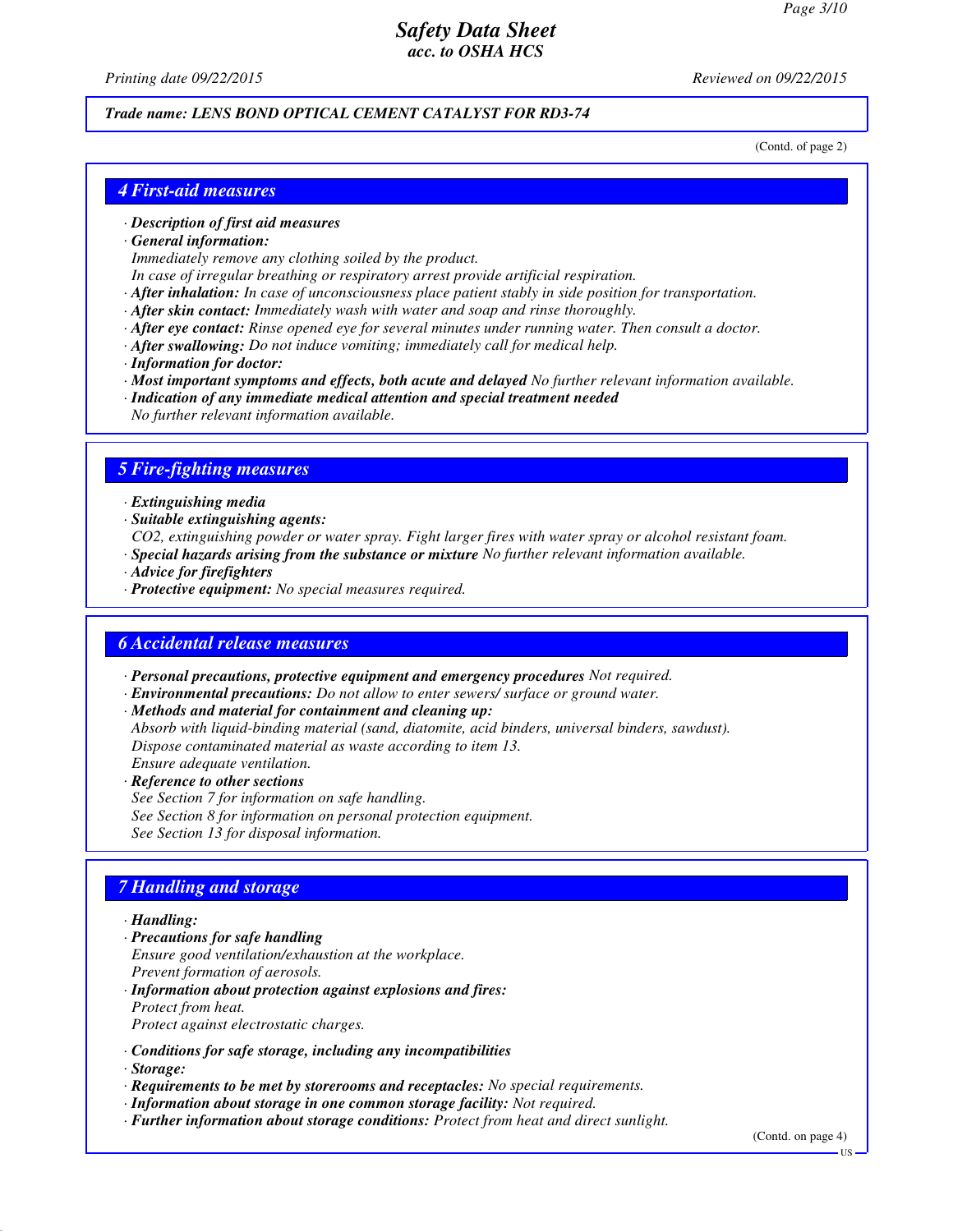*Printing date 09/22/2015 Reviewed on 09/22/2015*

*Trade name: LENS BOND OPTICAL CEMENT CATALYST FOR RD3-74*

(Contd. of page 3)

*· Specific end use(s) No further relevant information available.*

#### *8 Exposure controls/personal protection*

*· Additional information about design of technical systems: No further data; see item 7.*

- *· Control parameters*
- *· Components with limit values that require monitoring at the workplace:*

*1338-23-4 2-Butanone, peroxide*

- *REL Ceiling limit value: 1.5 mg/m³, 0.2 ppm*
- *TLV Ceiling limit value: 1.5 mg/m³, 0.2 ppm*
- *131-11-3 dimethyl phthalate*
- *PEL Long-term value: 5 mg/m³*

*REL Long-term value: 5 mg/m³*

*TLV Long-term value: 5 mg/m³*

*107-41-5 2-methylpentane-2,4-diol*

*REL Ceiling limit value: 125 mg/m³, 25 ppm*

*TLV Ceiling limit value: 121 mg/m³, 25 ppm*

*78-93-3 METHYL ETHYL KETONE*

- *PEL Long-term value: 590 mg/m³, 200 ppm REL Short-term value: 885 mg/m³, 300 ppm*
	- *Long-term value: 590 mg/m³, 200 ppm*
- *TLV Short-term value: 885 mg/m³, 300 ppm Long-term value: 590 mg/m³, 200 ppm BEI*

# *· Ingredients with biological limit values:*

*78-93-3 METHYL ETHYL KETONE*

*BEI 2 mg/L Medium: urine Time: end of shift*

*Parameter: MEK*

*· Additional information: The lists that were valid during the creation were used as basis.*

*· Exposure controls*

- *· Personal protective equipment:*
- *· General protective and hygienic measures: Keep away from foodstuffs, beverages and feed. Immediately remove all soiled and contaminated clothing. Wash hands before breaks and at the end of work.*
- *Store protective clothing separately.*

*Avoid contact with the eyes and skin.*

*· Breathing equipment:*

*In case of brief exposure or low pollution use respiratory filter device. In case of intensive or longer exposure use respiratory protective device that is independent of circulating air. · Protection of hands:*



*Protective gloves*

(Contd. on page 5)

US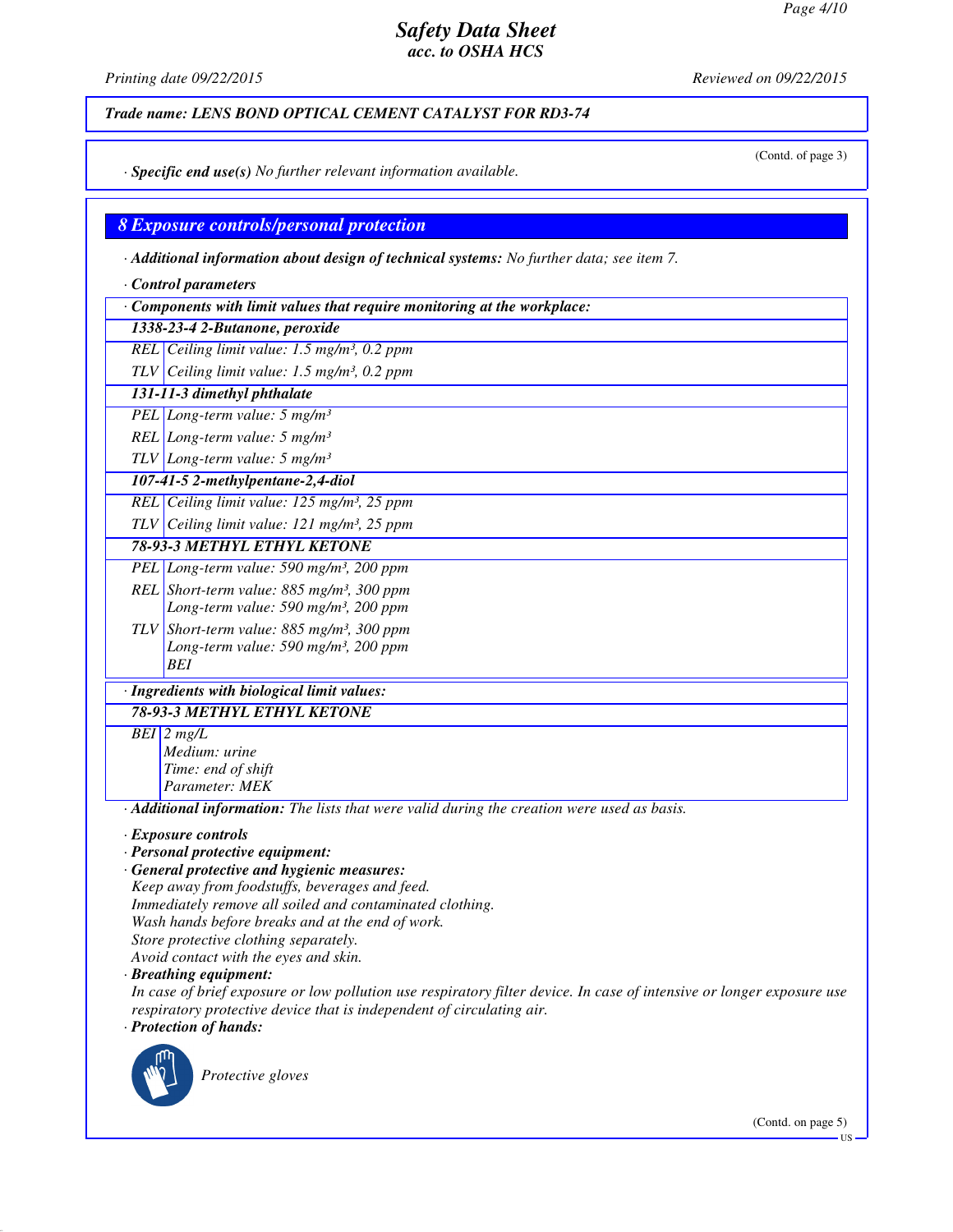*Printing date 09/22/2015 Reviewed on 09/22/2015*

#### *Trade name: LENS BOND OPTICAL CEMENT CATALYST FOR RD3-74*

(Contd. of page 4)

US

*The glove material has to be impermeable and resistant to the product/ the substance/ the preparation. Due to missing tests no recommendation to the glove material can be given for the product/ the preparation/ the chemical mixture.*

*Selection of the glove material on consideration of the penetration times, rates of diffusion and the degradation · Material of gloves*

*The selection of the suitable gloves does not only depend on the material, but also on further marks of quality and varies from manufacturer to manufacturer. As the product is a preparation of several substances, the resistance of the glove material can not be calculated in advance and has therefore to be checked prior to the application.*

*· Penetration time of glove material*

*The exact break through time has to be found out by the manufacturer of the protective gloves and has to be observed.*

*· Eye protection: Goggles recommended during refilling.*

| · Information on basic physical and chemical properties    |                                           |  |
|------------------------------------------------------------|-------------------------------------------|--|
| · General Information                                      |                                           |  |
| $\cdot$ Appearance:                                        |                                           |  |
| Form:                                                      | Oily                                      |  |
| Color:                                                     | Clear                                     |  |
| $\cdot$ Odor:                                              | Like ketone                               |  |
| · Odour threshold:                                         | Not determined.                           |  |
| $\cdot$ pH-value:                                          | Not determined.                           |  |
| $\cdot$ Change in condition                                |                                           |  |
| <b>Melting point/Melting range:</b>                        | Undetermined.                             |  |
| <b>Boiling point/Boiling range:</b>                        | Undetermined.                             |  |
| · Flash point:                                             | 58 °C (136 °F)                            |  |
| · Flammability (solid, gaseous):                           | Not flammable.                            |  |
| · Ignition temperature:                                    | 260 °C (500 °F)                           |  |
| · Decomposition temperature:                               | Not determined.                           |  |
| · Auto igniting:                                           | Product is not selfigniting.              |  |
| · Danger of explosion:                                     | Not determined.                           |  |
| · Explosion limits:                                        |                                           |  |
| Lower:                                                     | Not determined.                           |  |
| <b>Upper:</b>                                              | Not determined.                           |  |
| · Vapor pressure:                                          | Not determined.                           |  |
| $\cdot$ Density at 20 °C (68 °F):                          | $1.084$ g/cm <sup>3</sup> (9.046 lbs/gal) |  |
| · Relative density                                         | Not determined.                           |  |
| · Vapour density                                           | Not determined.                           |  |
| $\cdot$ Evaporation rate                                   | Not determined.                           |  |
| · Solubility in / Miscibility with                         |                                           |  |
| Water:                                                     | Not miscible or difficult to mix.         |  |
| · Partition coefficient (n-octanol/water): Not determined. |                                           |  |
| · Viscosity:                                               |                                           |  |
| Dynamic:                                                   | Not determined.                           |  |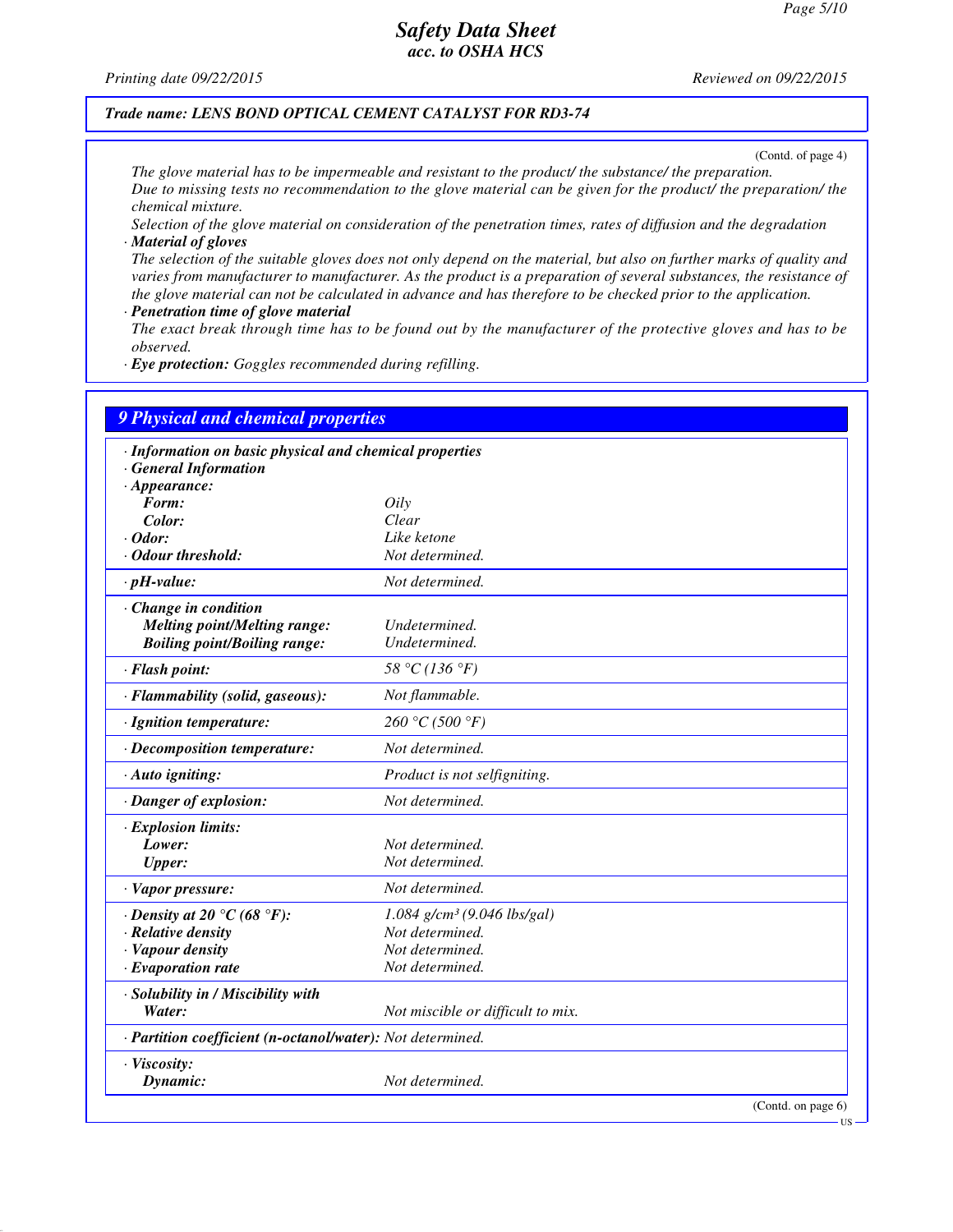*Printing date 09/22/2015 Reviewed on 09/22/2015*

## *Trade name: LENS BOND OPTICAL CEMENT CATALYST FOR RD3-74*

|                           |                                            | (Contd. of page $5$ ) |
|---------------------------|--------------------------------------------|-----------------------|
| Kinematic:                | Not determined.                            |                       |
| · Solvent content:        |                                            |                       |
| Organic solvents:         | $3.0\%$                                    |                       |
| <b>VOC</b> content:       | $3.0\%$                                    |                       |
|                           | $32.5$ g/l / 0.27 lb/gl                    |                       |
| $\cdot$ Other information | No further relevant information available. |                       |

#### *10 Stability and reactivity*

*· Reactivity*

*· Chemical stability*

*· Thermal decomposition / conditions to be avoided: No decomposition if used according to specifications.*

- *· Possibility of hazardous reactions No dangerous reactions known.*
- *· Conditions to avoid No further relevant information available.*
- *· Incompatible materials: No further relevant information available.*
- *· Hazardous decomposition products: No dangerous decomposition products known.*

#### *11 Toxicological information*

- *· Information on toxicological effects*
- *· Acute toxicity:*
- *· Primary irritant effect:*
- *· on the skin: No irritant effect.*
- *· on the eye: No irritating effect.*
- *· Sensitization: No sensitizing effects known.*
- *· Additional toxicological information:*

*The product shows the following dangers according to internally approved calculation methods for preparations: Toxic*

*Very toxic Danger through skin absorption.*

*· Carcinogenic categories*

*· IARC (International Agency for Research on Cancer)*

*7722-84-1 Hydrogen Peroxide Solution, 30% 3* 

*· NTP (National Toxicology Program)*

*None of the ingredients is listed.*

*· OSHA-Ca (Occupational Safety Health Administration)*

*None of the ingredients is listed.*

## *12 Ecological information*

*· Toxicity*

- *· Aquatic toxicity: No further relevant information available.*
- *· Persistence and degradability No further relevant information available.*
- *· Behavior in environmental systems:*
- *· Bioaccumulative potential No further relevant information available.*
- *· Mobility in soil No further relevant information available.*

(Contd. on page 7)

US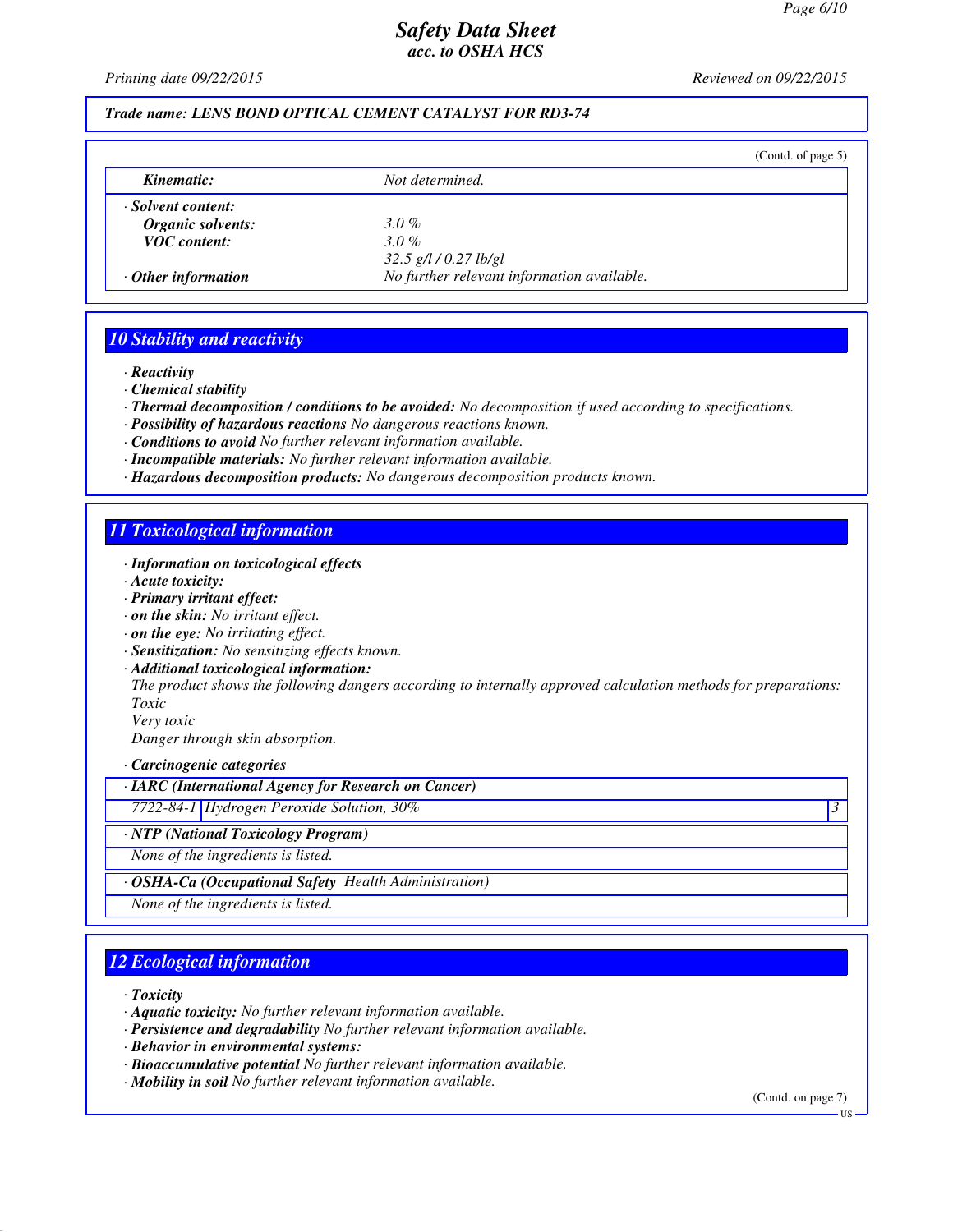*Printing date 09/22/2015 Reviewed on 09/22/2015*

#### *Trade name: LENS BOND OPTICAL CEMENT CATALYST FOR RD3-74*

(Contd. of page 6)

- *· Additional ecological information:*
- *· General notes:*
- *Water hazard class 1 (Self-assessment): slightly hazardous for water*
- *Do not allow undiluted product or large quantities of it to reach ground water, water course or sewage system.*
- *· Results of PBT and vPvB assessment*
- *· PBT: Not applicable.*
- *· vPvB: Not applicable.*
- *· Other adverse effects No further relevant information available.*

#### *13 Disposal considerations*

- *· Waste treatment methods · Recommendation: Must not be disposed of together with household garbage. Do not allow product to reach sewage system.*
- *· Uncleaned packagings:*
- *· Recommendation: Disposal must be made according to official regulations.*

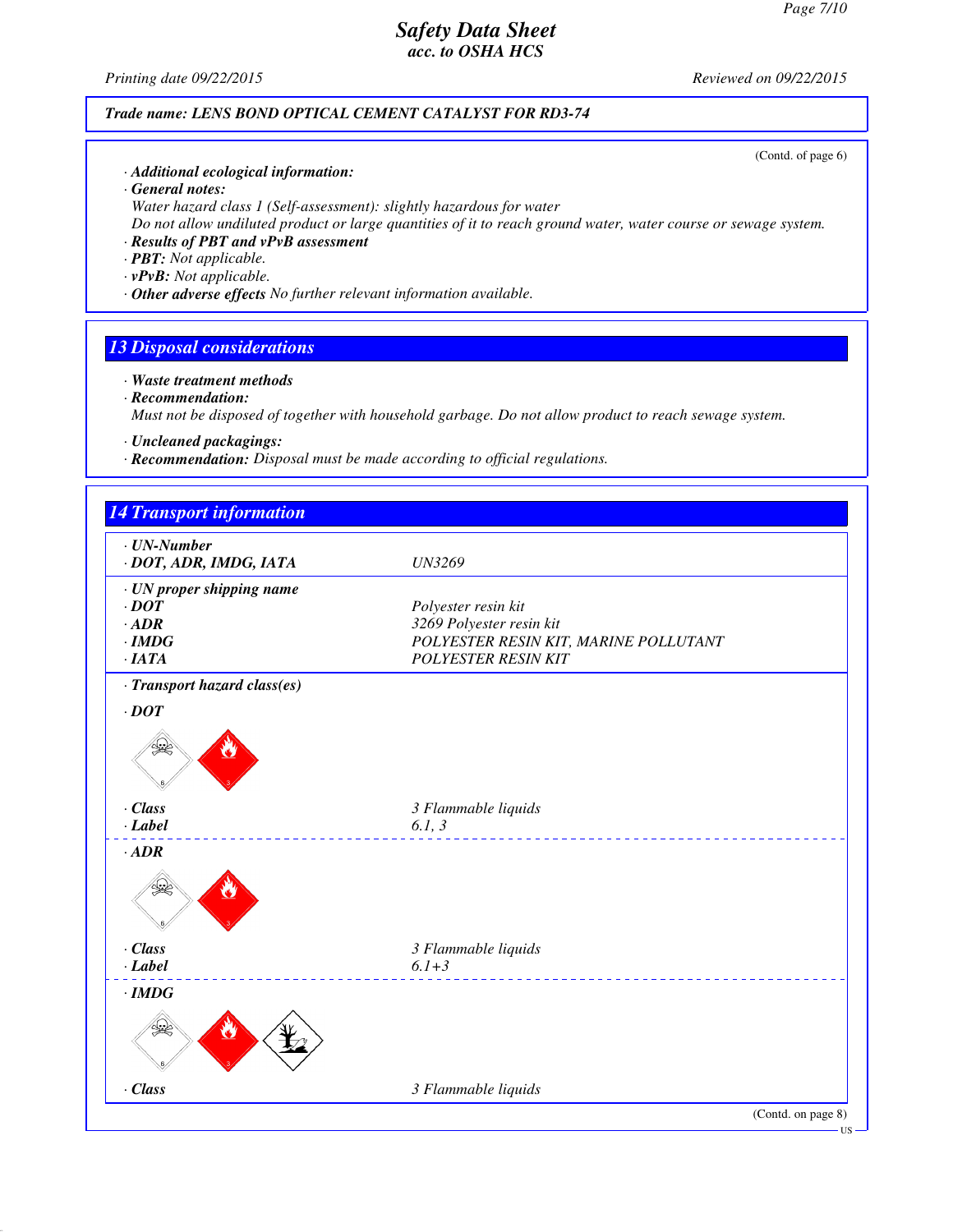*Printing date 09/22/2015 Reviewed on 09/22/2015*

#### *Trade name: LENS BOND OPTICAL CEMENT CATALYST FOR RD3-74*

|                                              | (Contd. of page 7)                          |  |
|----------------------------------------------|---------------------------------------------|--|
| · Label                                      | 6.1/3                                       |  |
| $\cdot$ IATA                                 |                                             |  |
|                                              |                                             |  |
| · Class                                      | 3 Flammable liquids                         |  |
| $\cdot$ <i>Label</i>                         | 6.1 $(3)$                                   |  |
| · Packing group                              |                                             |  |
| · DOT, ADR, IMDG, IATA                       | III                                         |  |
| · Environmental hazards:                     |                                             |  |
| $\cdot$ Marine pollutant:                    | <b>Yes</b>                                  |  |
|                                              | Symbol (fish and tree)                      |  |
| · Special precautions for user               | Warning: Flammable liquids                  |  |
| · Danger code (Kemler):                      | 663                                         |  |
| · EMS Number:                                | $F-E,S-D$                                   |  |
| · Transport in bulk according to Annex II of |                                             |  |
| <b>MARPOL73/78 and the IBC Code</b>          | Not applicable.                             |  |
| · Transport/Additional information:          |                                             |  |
| $\cdot$ DOT                                  |                                             |  |
| $\cdot$ Quantity limitations                 | On passenger aircraft/rail: 5 kg            |  |
|                                              | On cargo aircraft only: 5 kg                |  |
| $-ADR$                                       |                                             |  |
| $\cdot$ Excepted quantities (EQ)             | Code: E0                                    |  |
|                                              | Not permitted as Excepted Quantity          |  |
| · UN "Model Regulation":                     | UN3269, Polyester resin kit, $6.1$ (3), III |  |
|                                              |                                             |  |

# *15 Regulatory information*

*· Safety, health and environmental regulations/legislation specific for the substance or mixture · Sara*

*· Section 355 (extremely hazardous substances):*

*7722-84-1 Hydrogen Peroxide Solution, 30%*

*· Section 313 (Specific toxic chemical listings):*

*131-11-3 dimethyl phthalate*

*78-93-3 METHYL ETHYL KETONE*

*· TSCA (Toxic Substances Control Act):*

*All ingredients are listed.*

*· Proposition 65*

*· Chemicals known to cause cancer:*

*None of the ingredients is listed.*

*· Chemicals known to cause reproductive toxicity for females:*

*None of the ingredients is listed.*

(Contd. on page 9)

US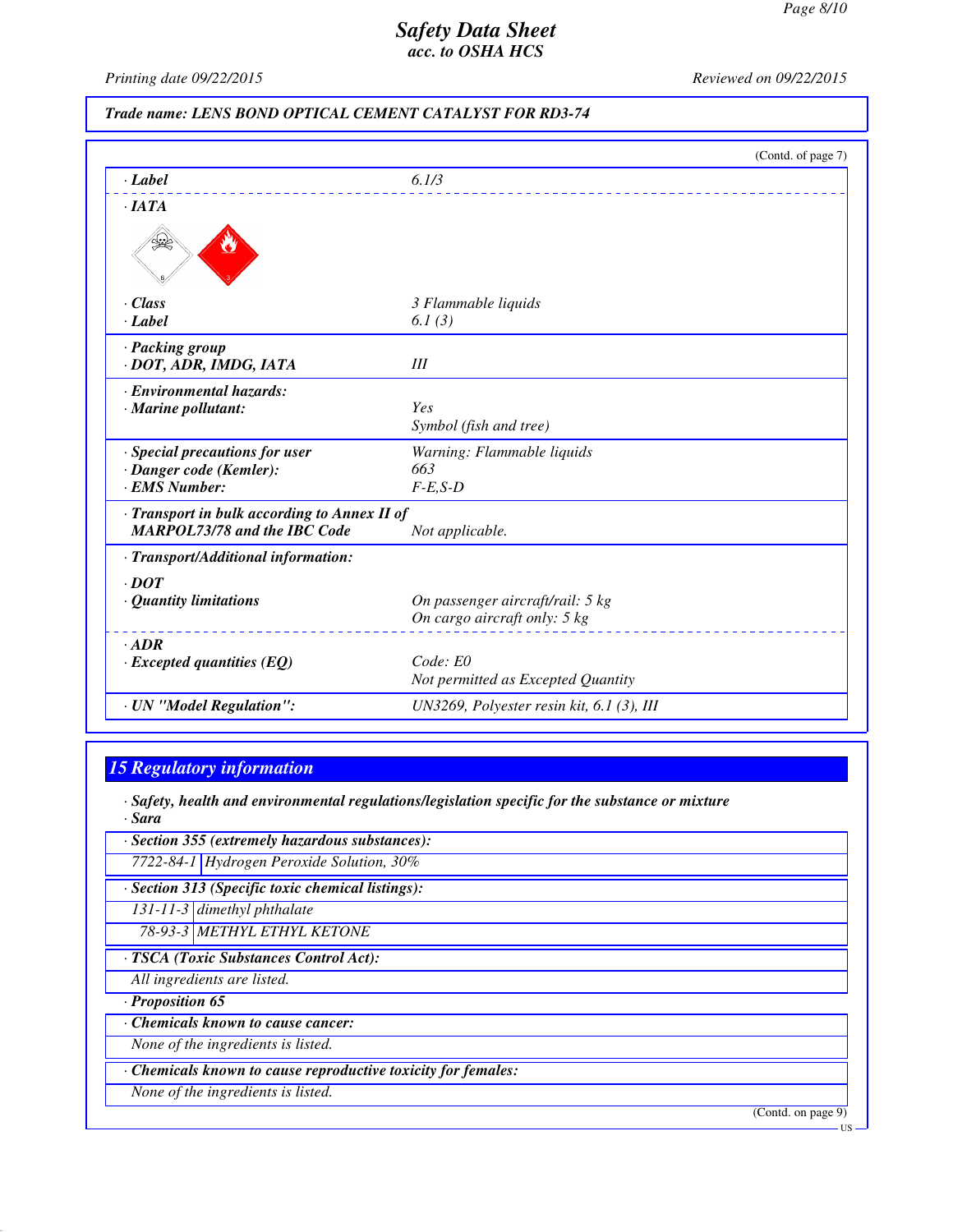*Printing date 09/22/2015 Reviewed on 09/22/2015*

*Trade name: LENS BOND OPTICAL CEMENT CATALYST FOR RD3-74*

(Contd. of page 8)

*· Chemicals known to cause reproductive toxicity for males:*

*None of the ingredients is listed.*

*· Chemicals known to cause developmental toxicity:*

*None of the ingredients is listed.*

*· Carcinogenic categories*

*· EPA (Environmental Protection Agency)*

*131-11-3 dimethyl phthalate D* 

*78-93-3 METHYL ETHYL KETONE I* 

*· TLV (Threshold Limit Value established by ACGIH)*

*7722-84-1 Hydrogen Peroxide Solution, 30% A3*

*· NIOSH-Ca (National Institute for Occupational Safety and Health)*

*None of the ingredients is listed.*

*· GHS label elements The product is classified and labeled according to the Globally Harmonized System (GHS). · Hazard pictograms*



*· Signal word Danger*

*· Hazard-determining components of labeling: dimethyl phthalate 2-Butanone, peroxide · Hazard statements Flammable liquid and vapor. Toxic if swallowed. Fatal in contact with skin. · Precautionary statements Keep away from heat/sparks/open flames/hot surfaces. - No smoking. Use explosion-proof electrical/ventilating/lighting/equipment. Wear protective gloves / eye protection / face protection. Wear protective gloves / protective clothing. Ground/bond container and receiving equipment. Do not get in eyes, on skin, or on clothing. Keep container tightly closed. Use only non-sparking tools. Take precautionary measures against static discharge. Wash thoroughly after handling. Do not eat, drink or smoke when using this product. If swallowed: Immediately call a poison center/doctor. IF ON SKIN (or hair): Remove/Take off immediately all contaminated clothing. Rinse skin with water/shower. Specific treatment (see on this label). Rinse mouth. In case of fire: Use for extinction: CO2, powder or water spray. Take off immediately all contaminated clothing and wash it before reuse. Store locked up. Store in a well-ventilated place. Keep cool. Dispose of contents/container in accordance with local/regional/national/international regulations.* (Contd. on page 10)